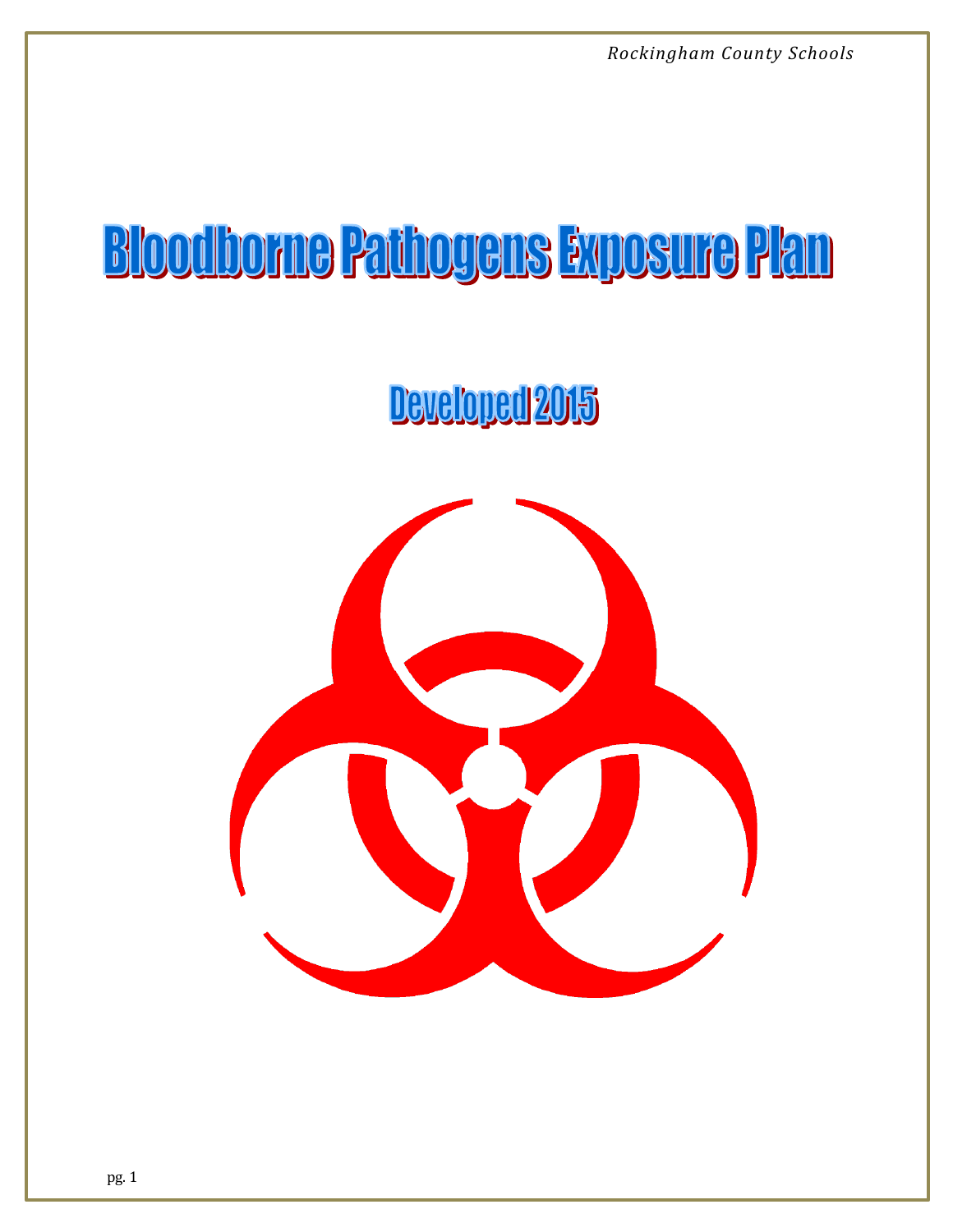## **Rockingham County EXPOSURE CONTROL PLAN FOR BLOODBORNE PATHOGENS PART I**

#### **Subject:** Board Policy

**Purpose:** The Rockingham County Board of Education is committed to providing a safe and healthy working environment for all employees to eliminate or minimize occupational exposure to the Hepatitis B Virus (HBV), Human Immunodeficiency Virus (HIV) and other blood borne pathogens. Rockingham County Board Policy #7260 requires the district to adhere to federal and state occupational safety regulations and standards as set forth in the Federal Register, [29 CFR § 1910.1030](http://policy.microscribepub.com/redirector/?loc=us&cat=cfr) and the North Carolina Administrative Code, [13 NCAC 07F,](http://reports.oah.state.nc.us/ncac.asp) by attempting to limit or prevent occupational exposure of employees to blood or other potentially infectious bodily fluids and materials that may transmit blood borne pathogens and lead to disease or death.

**Scope:** Occupational Exposure includes any reasonably anticipated skin, eye, mucous membrane or parenteral (i.e., piercing mucous membranes or the skin through such events as needle sticks, human bites, cuts and abrasions) contact with blood or other potentially infectious materials that may result from the performance of an employee's duties. "Good Samaritan" acts, such as assisting a co-worker or student with a nosebleed, would not be considered "reasonably anticipated occupational exposure," and employees whose only anticipated exposure to blood borne pathogens would be a result of such acts are not considered to have occupational risk.

Universal precautions shall be used at all times. Employees shall handle all blood, body fluid and other potentially infectious material as if the material is infected. The program standards for the control of potential exposure to Human Immunodeficiency Virus (HIV) and Hepatitis B Virus (HBV) as outlined in the OSHA Rule "Occupational Exposure to Blood borne Pathogens" Standard 1910.1030, the NC Administrative Codes, or the most current standards available shall be followed.

#### **Responsibilities:**

#### **Principals and/or Assistant Principals will:**

- a. Identify and send at risk employees at their school to scheduled Bloodborne Pathogens Training for At-Risk Employees. Ensure that all elements of the Exposure Control Plan, including exposure determination and work place standards.
- b. Initiate and document disciplinary action for continued non-compliance. Ensure that suitable education/training programs are provided to employees by a knowledgeable trainer(s).
- c. Ensure that all employees have access to a copy of the **Policy and Exposure.**
- d. Ensure that employees continue to complete the online annual bloodborne pathogens training requirement.
- e. Evaluate the circumstances surrounding exposure incidents and evaluation of "failures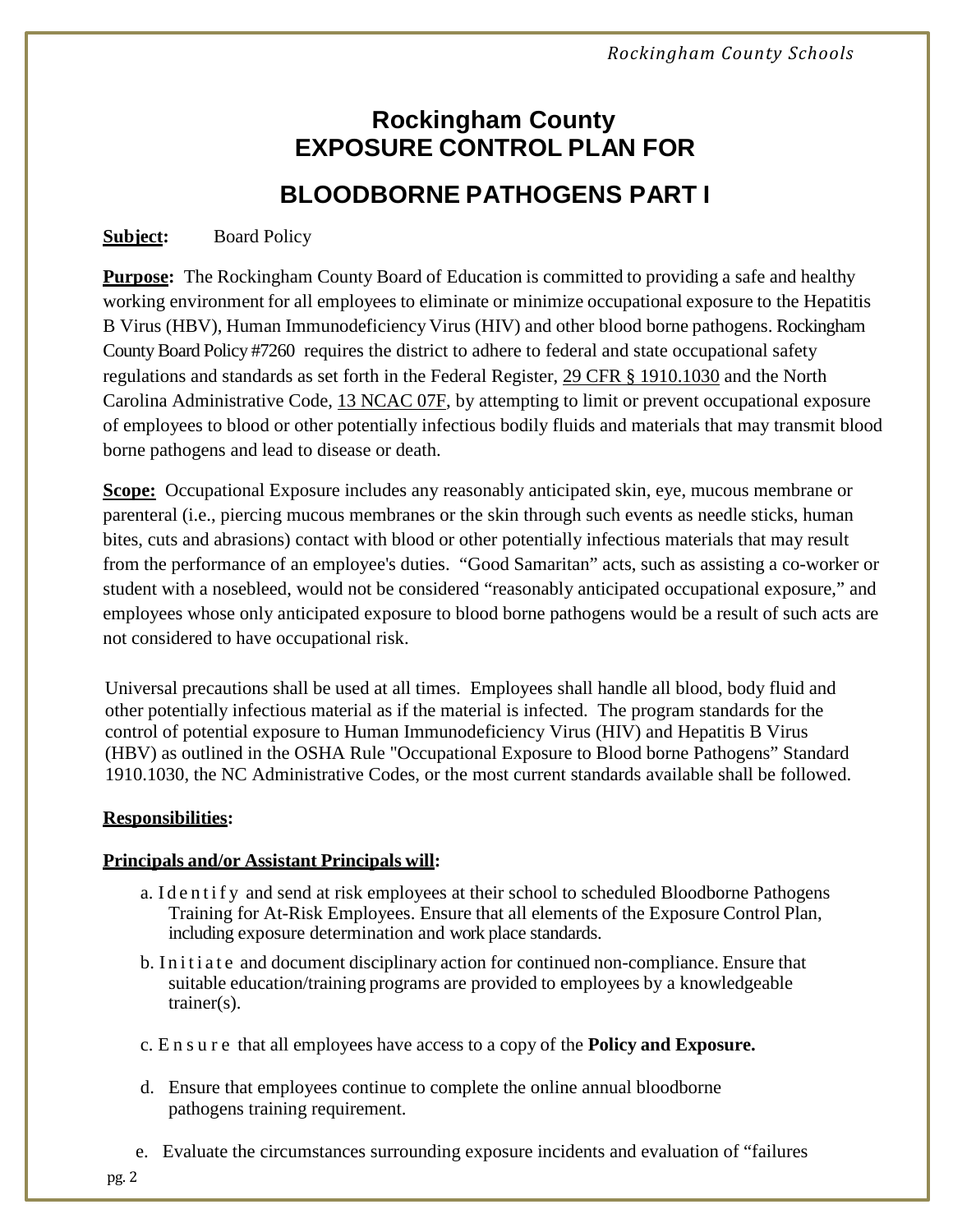of controls" at the time of the exposure.

#### **Occupationally At-Risk Employees shall:**

- a. Know what tasks they perform which could cause occupational exposure.
- b. Attend the initial blood borne pathogens training (live session) and complete annual on-line refresher.
- c. Practice good handwashing and safe work practice habits to reduce bloodborne pathogen exposure.
- d. Immediately report occupational exposure to blood and body fluids to their immediate supervisor for incident follow-up. Ensure completion of all reports as indicated to evaluate the exposure.

#### **Potentially Exposed Students:**

While students are not covered under Federal OSHA regulations, the North Carolina State Department of Public Instruction and Rockingham County Schools Board of Education recognize that some students, such as those enrolled in Health Occupations maybe exposed to individuals with blood borne pathogens. The North Carolina Universal Childhood Vaccine Distribution Program makes available the Hepatitis B vaccine to children through 18 years of age. At-risk students have an exposure incident; the incident shall be reported to the superintendent or school principal as quickly as possible.

#### **Student-to-StudentExposure:**

#### **For biting incidents:**

- A. For "Person Bitten":
	- 1. Inspect area to see if skin is broken and if blood is visible.
	- 2. Refer to protocol for treatment of wound.
	- 3. Promptly advise school nurse and principal of incident and plan for prompt parental notification.
	- 4. Advise parent or legal guardian of pertinent health recommendations. Whenever skin is broken, prompt consultation with health care provider for direction regarding any necessary treatment measures, including tetanus immunization. (There is a minimal risk of contracting communicable diseases [Hepatitis B/C] from a human bite. HIV is not identified by the Centers for Disease Control as a risk factor.)
- B. For a "Biter":
	- 1. When blood is drawn during biting incident, assist student to rinse mouth with water to remove possible residual blood.
	- 2. Promptly advise school nurse and principal of the incident and plan for prompt parental notification.
	- 3. Advise parent or legal guardian of pertinent health recommendations. Whenever skin is broken, prompt consultation with a health care provider for direction regarding any necessary treatment measures, including tetanus immunization should occur. (There is a minimal risk of contracting communicable diseases [Hepatitis B/C] from a human bite. HIV is not identified by the Centers for Disease Control as a risk factor.)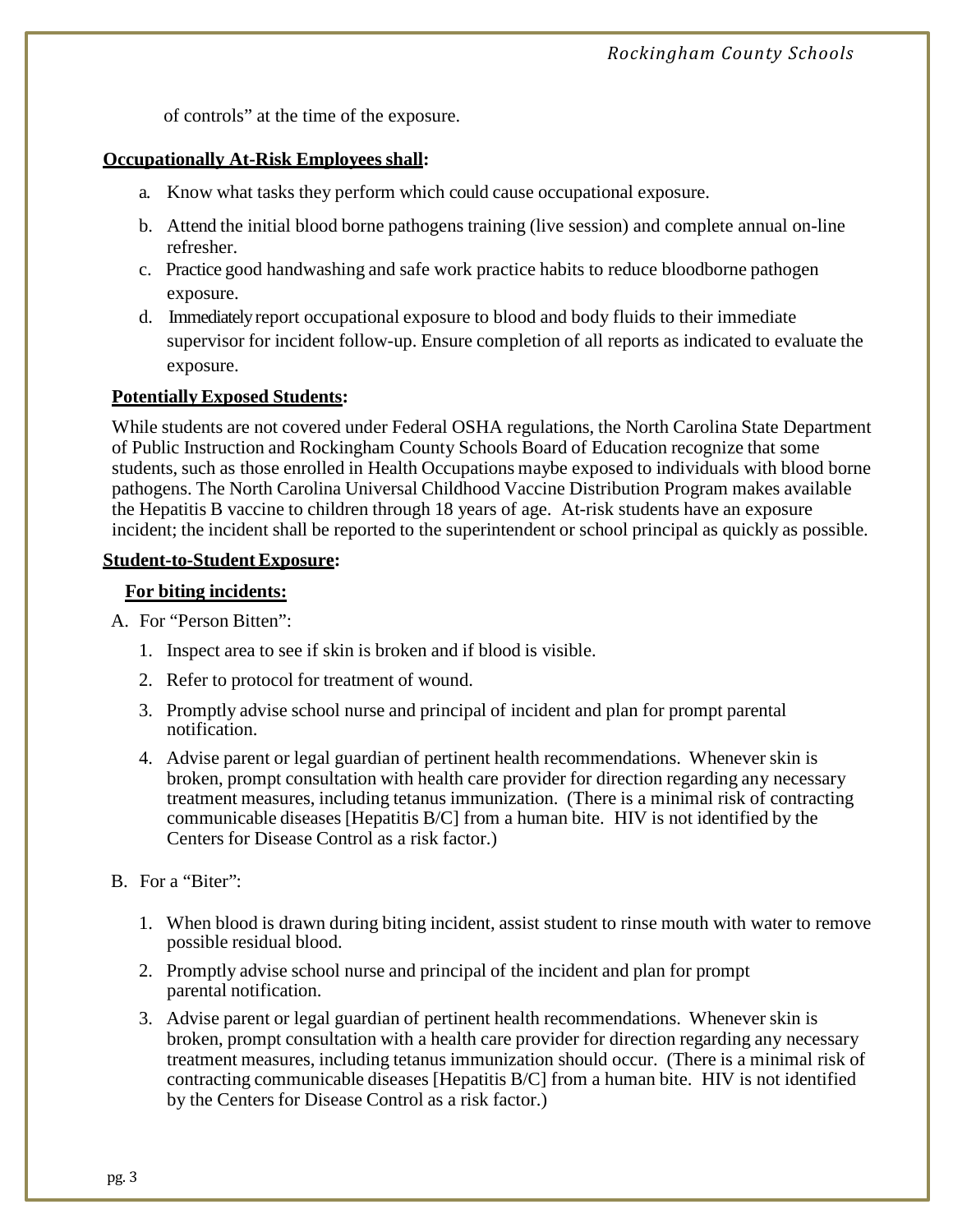#### **Testing and Examination:**

An employee who suspects that he or she has a blood or body fluid exposure must report the incident to their immediate supervisor and complete the on-line employee accident report. The immediate supervisor would then call the Employee Benefit Specialist and Workers Compensation Administrator at the Central Office to arrange for medical consultation.

#### **Anti-Discrimination**:

The Rockingham County School System will not discriminate against an applicant or employee who has or may be suspected of having TB, HBV, HIV infections, or AIDS. An employee may continue to work as long as the employee is able to satisfactorily perform the essential functions of the job and there is no medical evidence indicating that the employee's condition is significant and a direct threat to coworkers, students or the public.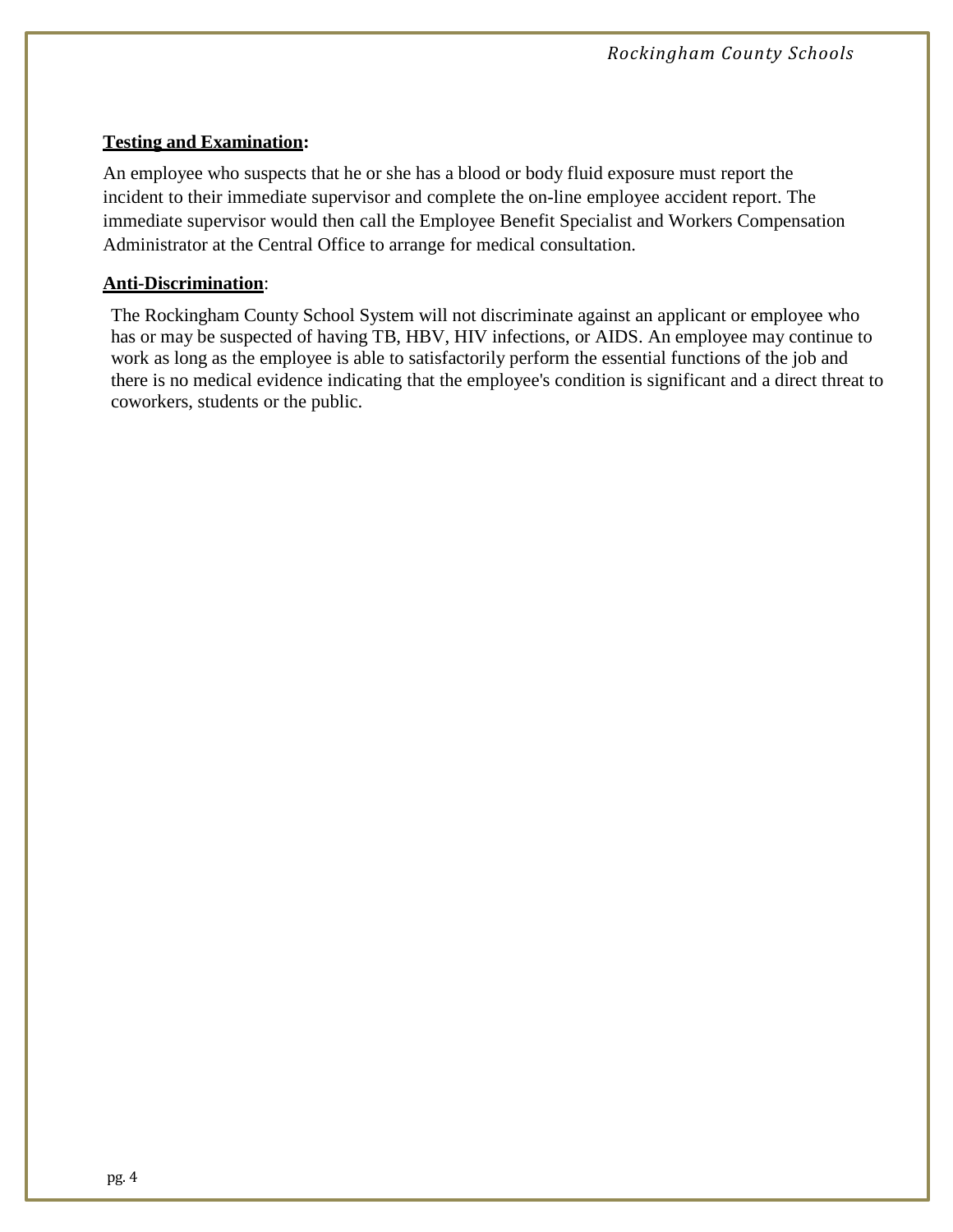## **EXPOSURE CONTROL PLAN FOR**

### **BLOODBORNE PATHOGENS PART II**

**Subject:** OSHA terms utilized in the Rockingham County School System Exposure Control Plan for Bloodborne Pathogens.

| <b>TERM</b>                                  | <b>DEFINITION</b>                                                                                                                                                                                                                                                                                                                                                                                       |  |  |
|----------------------------------------------|---------------------------------------------------------------------------------------------------------------------------------------------------------------------------------------------------------------------------------------------------------------------------------------------------------------------------------------------------------------------------------------------------------|--|--|
| <b>At-RiskTraining</b>                       | Training required for employees determined by the employer agency to be at risk for<br>occupational exposure to bloodborne pathogens to help eliminate and reduce exposure<br>incidents, make employees ware of the plan and intensely inform the designated employees<br>about universal precautions and how to report exposure incidents.                                                             |  |  |
| <b>Blood</b>                                 | Human blood, human blood components and products made from human blood.                                                                                                                                                                                                                                                                                                                                 |  |  |
| <b>Bloodborne Pathogens</b>                  | Pathogens microorganisms that are present in human blood and can cause disease in<br>humans. These pathogens include, but are not limited to, Hepatitis B virus (HBV) and<br>human immunodeficiency virus (HIV).                                                                                                                                                                                        |  |  |
| <b>Contaminated Laundry</b>                  | Laundry which is wet or soiled with blood or other potentially infectious materials.                                                                                                                                                                                                                                                                                                                    |  |  |
| <b>Contaminated Sharps</b>                   | Any contaminated object that can penetrate the skin including (but not limited to)<br>needles, scalpels, broken glass and broken capillary tubes.                                                                                                                                                                                                                                                       |  |  |
| <b>Decontamination</b>                       | The use of physical or chemical means to remove inactive, or destroy bloodborne<br>pathogens on a surface or item.                                                                                                                                                                                                                                                                                      |  |  |
| <b>Engineering</b>                           | Policies and practices of the employer that eliminate or minimize employee exposure to<br>bloodborne pathogens such as providing protective equipment, handwashing facilities<br>and supplies needed for cleaning, disinfecting and proper disposal of waste.                                                                                                                                           |  |  |
| <b>Exposure Incident</b>                     | An incident when an employee has direct (parenteral) contact with blood, body fluids<br>containing blood, semen, vaginal secretions or unidentified fluids from a needle stick,<br>cut, bite, eye-splash or mouth splash.                                                                                                                                                                               |  |  |
| <b>Hepatitis B Virus (HBV)</b>               | The pathogen that causes one form of liver infection and is transmitted by blood and<br>other body fluids containing blood.                                                                                                                                                                                                                                                                             |  |  |
| <b>Human Immunodeficiency</b><br>Virus (HIV) | Is the virus that can cause AIDS? This virus is passed from one person to another through<br>blood-to-blood and sexual contact. In addition, infected pregnant women can pass HIV to<br>their baby during pregnancy or delivery, as well as through breast-feeding. People with<br>HIV have what is called HIV infection. Most of these people will develop AIDS as a<br>result of their HIV infection. |  |  |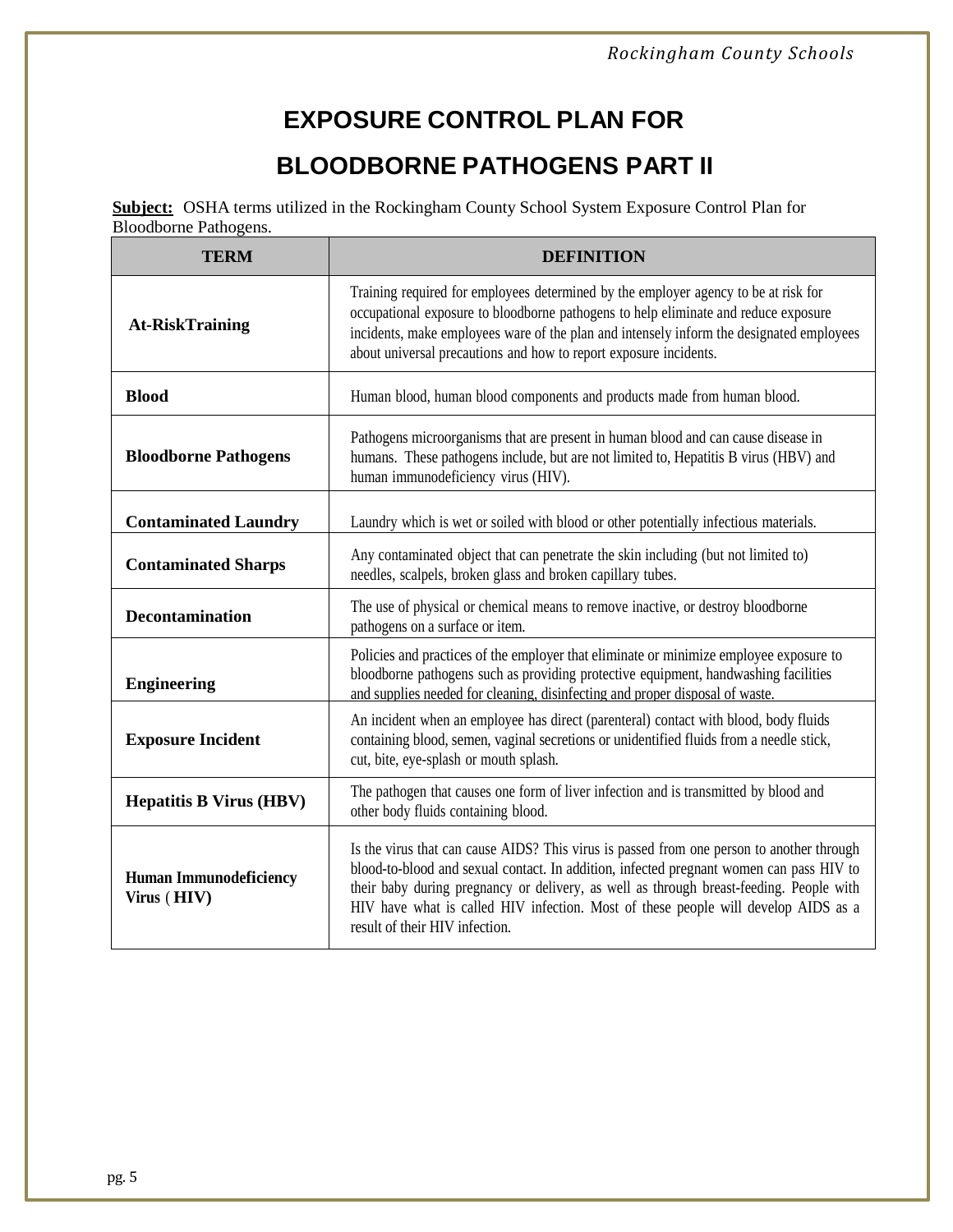| <b>TERM</b>                                             | <b>DEFINITION</b>                                                                                                                                                                                                                                                                                                                                                                                                                                                                                                                                             |  |
|---------------------------------------------------------|---------------------------------------------------------------------------------------------------------------------------------------------------------------------------------------------------------------------------------------------------------------------------------------------------------------------------------------------------------------------------------------------------------------------------------------------------------------------------------------------------------------------------------------------------------------|--|
| <b>Occupational Exposure</b>                            | Reasonably anticipated skin, eye, mucous membrane or parenteral contact with blood or<br>other potentially infectious materials that may result from the performance of any<br>employee's duties. This definition excludes incidental exposures that may take place on<br>the job, and that are neither reasonable nor routinely expected, and that the worker is not<br>required to incur in the normal course of employment.                                                                                                                                |  |
| <b>Other Potentially</b><br><b>Infectious Materials</b> | (1) The following body fluids: semen, vaginal secretions, cerebrospinal fluid, pleural<br>fluid, pericardial fluid, peritoneal fluid, amniotic fluid, saliva in dental procedures and<br>any body fluid that is visibly contaminated with blood, and all body fluids in situations<br>where it is difficult or impossible to differentiate between body fluids; (2) any unfixed<br>tissue or organ (other than intact skin) from human (living or dead); and (3) HIV or HBV<br>containing cell or tissue cultures, organ cultures, medium or other solutions. |  |
| <b>Percutaneous</b>                                     | Describes medication that is administered or absorbed through the skin.                                                                                                                                                                                                                                                                                                                                                                                                                                                                                       |  |
| <b>Parenteral</b>                                       | Injected through or penetrating the barrier of the skin or absorbed through the mucous<br>membrane, for example, a needle stick, transfusion, cut, bite, eye splash or mouth splash<br>involving the blood or other potentially infectious materials from the body of another<br>person.                                                                                                                                                                                                                                                                      |  |
| <b>Permucosal</b>                                       | A path of entry via the mucous membranes.                                                                                                                                                                                                                                                                                                                                                                                                                                                                                                                     |  |
| <b>Personal Protective</b><br><b>Equipment (PPE)</b>    | Specialized clothing or equipment worn by an employee for protection against a<br>hazard.                                                                                                                                                                                                                                                                                                                                                                                                                                                                     |  |
| <b>Regulated Waste</b>                                  | Liquid or semi-liquid blood or other potentially infectious materials; contaminated items<br>that would release blood or other potentially infectious materials in a liquid or semi-liquid<br>state (if compressed); items that are caked with dried blood or other potentially infectious<br>materials, and are capable of releasing during handling; contaminated sharps, and<br>pathological and microbiological wastes containing blood or other potentially infectious<br>materials.                                                                     |  |
| <b>Source Individual</b>                                | Any individual, living or dead, whose blood or other potentially infectious materials<br>may be a source of occupational exposure to the employee.                                                                                                                                                                                                                                                                                                                                                                                                            |  |
| <b>Sterilize</b>                                        | The use of a physical or chemical procedure to destroy all microbial life including<br>highly resistant bacterial endospores.                                                                                                                                                                                                                                                                                                                                                                                                                                 |  |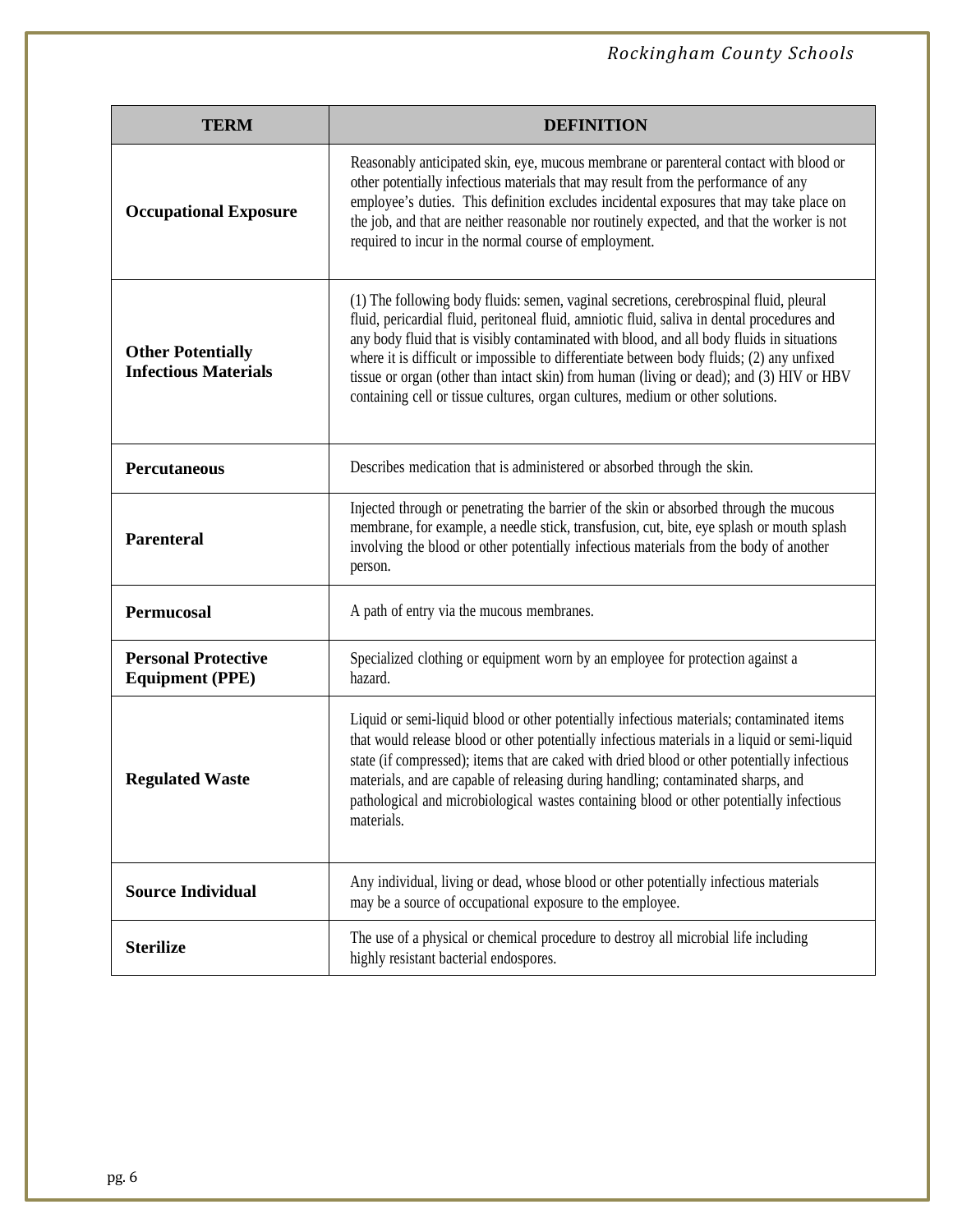| TERM                          | DEFINITION                                                                                                                                                                                                                                                                                                                                   |  |
|-------------------------------|----------------------------------------------------------------------------------------------------------------------------------------------------------------------------------------------------------------------------------------------------------------------------------------------------------------------------------------------|--|
| <b>Universal Precautions</b>  | Precautions recommended for handling the blood, and body fluids containing blood, of all<br>persons in a way that would eliminate transmission of disease rather than limiting those<br>precautions to the situations where there is knowledge of the presence of HIV, HBV or<br>other pathogens. The precautions are thus used universally. |  |
| <b>Work Practice Controls</b> | Behavior of employees that eliminates or reduces exposure to blood borne pathogens,<br>such as using protective gloves, hand-washing, proper waste disposal and use of<br>disinfectants to clean work area.                                                                                                                                  |  |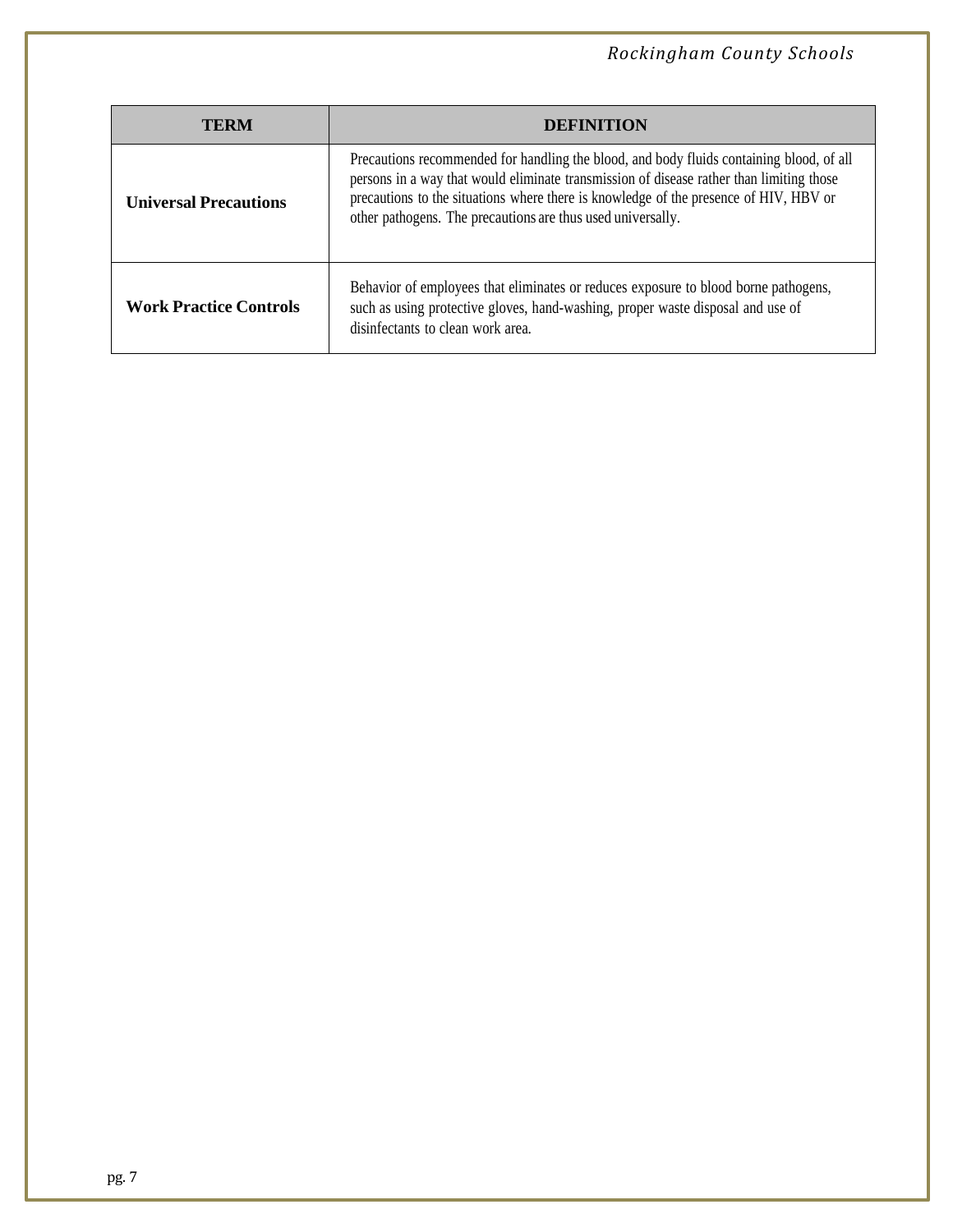## **EXPOSURE CONTROL PLAN FOR BLOODBORNE PATHOGENS PART III**

#### **Subject:** Exposure Determination

**Policy:** The work environment must be evaluated to determine the actual and potential hazards, including biological hazards for HIV, HBV and other bloodborne pathogens. Rockingham County Schools has prepared an **Exposure Determination List** which identifies all job classificationsin which there is or may be occupational exposure to bloodborne pathogens. A list of all tasks and procedures or groups of closely related tasks and procedures in which occupational exposure occurs has been completed. Tasks are identified and examined with recommendations made on how to reduce the potential of exposure to blood or other infectious materials through workplace controls, protective equipment or other methods. Exposure status will be determined by the principal, school nurse and an employee of Rockingham County Health Department. Exposure determination will be made without regard to the use of Personal Protective Equipment.

The following is a list of job classifications in which employees may have reasonably anticipated occupational exposure:

- � All School Administrators or Personnel Assigned to Break up Fights
- $\bullet$  Coaches
- $\bullet$  Custodians
- � First Responders for school medical emergencies
- $\triangle$  Health Occupation Instructors
- $\bullet$  Maintenance Staff Workers
- School Nurses
- � Other school personnel who are responsible for performing medical procedures
- � Teacher and Teacher Assistants Working with DevelopmentallyDisabled Students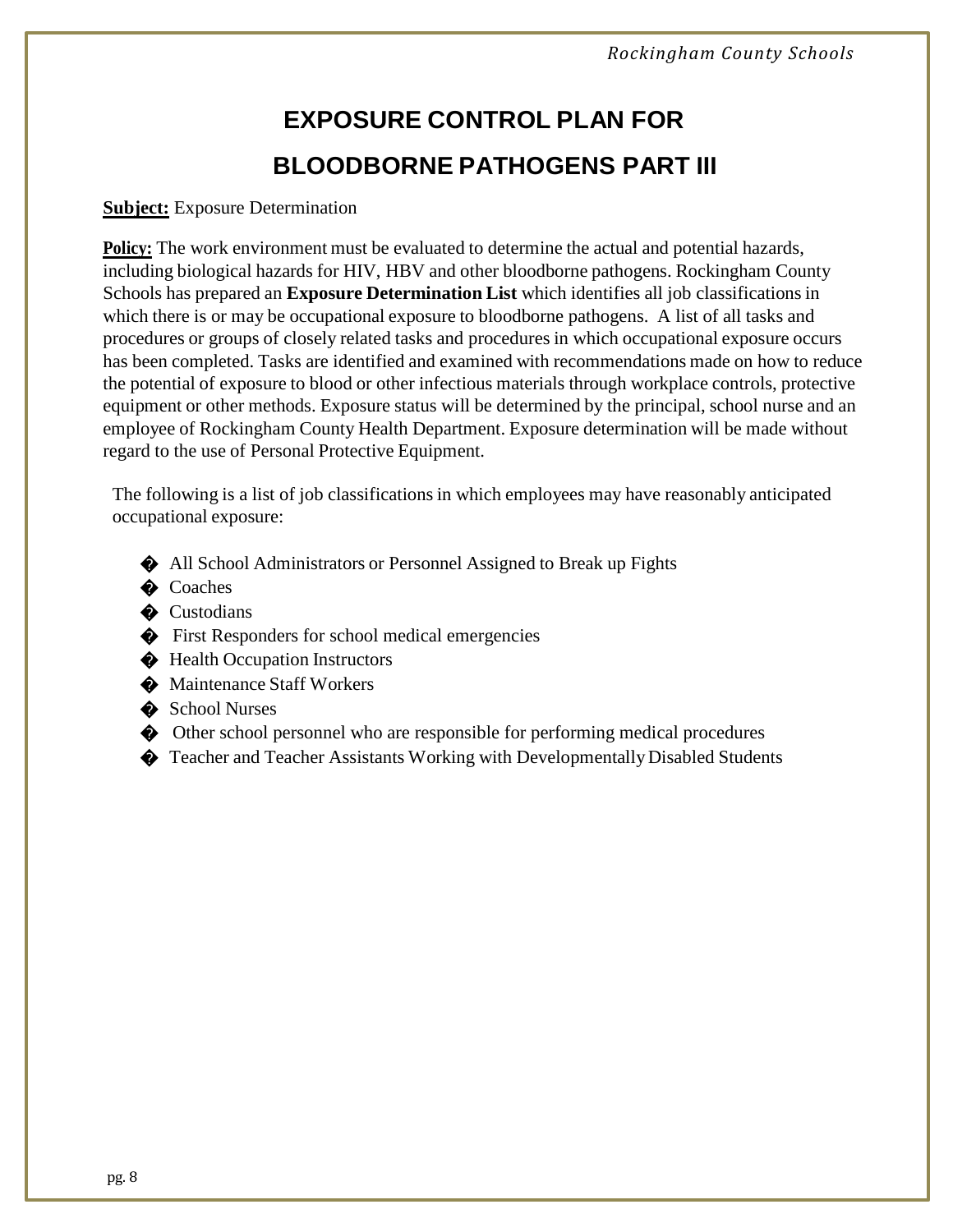| <b>Job Classifications at Risk</b>                                                                           | <b>Tasks Causing Risks</b>                                               | <b>Protective Barrier</b>                                                                                                                        |
|--------------------------------------------------------------------------------------------------------------|--------------------------------------------------------------------------|--------------------------------------------------------------------------------------------------------------------------------------------------|
| Occupational exposure occurs,<br>bloodborne pathogens DOES<br>apply to these type of job<br>classifications  | Ongoing exposure                                                         | <b>Universal Precautions</b><br><b>Work Practice Control</b>                                                                                     |
| <b>First Responders</b>                                                                                      | Care of wounds,<br>epi-pens, and CPR                                     | Latex gloves, training, and<br>handwashing and CPR<br><b>Face Shields</b>                                                                        |
| <b>School Nurses</b>                                                                                         | Care of wounds, CPR &<br><b>Medical Procedures</b>                       | Latex gloves, training, and<br>handwashing                                                                                                       |
| Exceptional children teachers/<br>assistants in preschool classes<br>and/or self-contained classes           | Contact with body fluids /<br>spills                                     | Latex gloves, training, and<br>handwashing                                                                                                       |
| <b>Exceptional Children assistants</b><br>designated to provide assistance<br>to students after restroom use | Contact with body fluids /<br>spills                                     | Latex gloves, training, and<br>handwashing                                                                                                       |
| <b>Health Occupation Teachers</b>                                                                            | Direct patient care when<br>teaching students in the<br>clinical setting | • Latex gloves, handwashing<br>and training<br>• Dependent on type of<br>anticipated exposure work<br>practice contacts at the<br>clinical site. |
| Physical Education<br>teachers/coaches                                                                       | Care of accidental<br>injuries                                           | Latex gloves, training, and<br>handwashing                                                                                                       |
| Maintenance/Custodians                                                                                       | Mopping up blood and body<br>fluid spills                                | Latex gloves, training,<br>handwashing, and work practice<br>controls.                                                                           |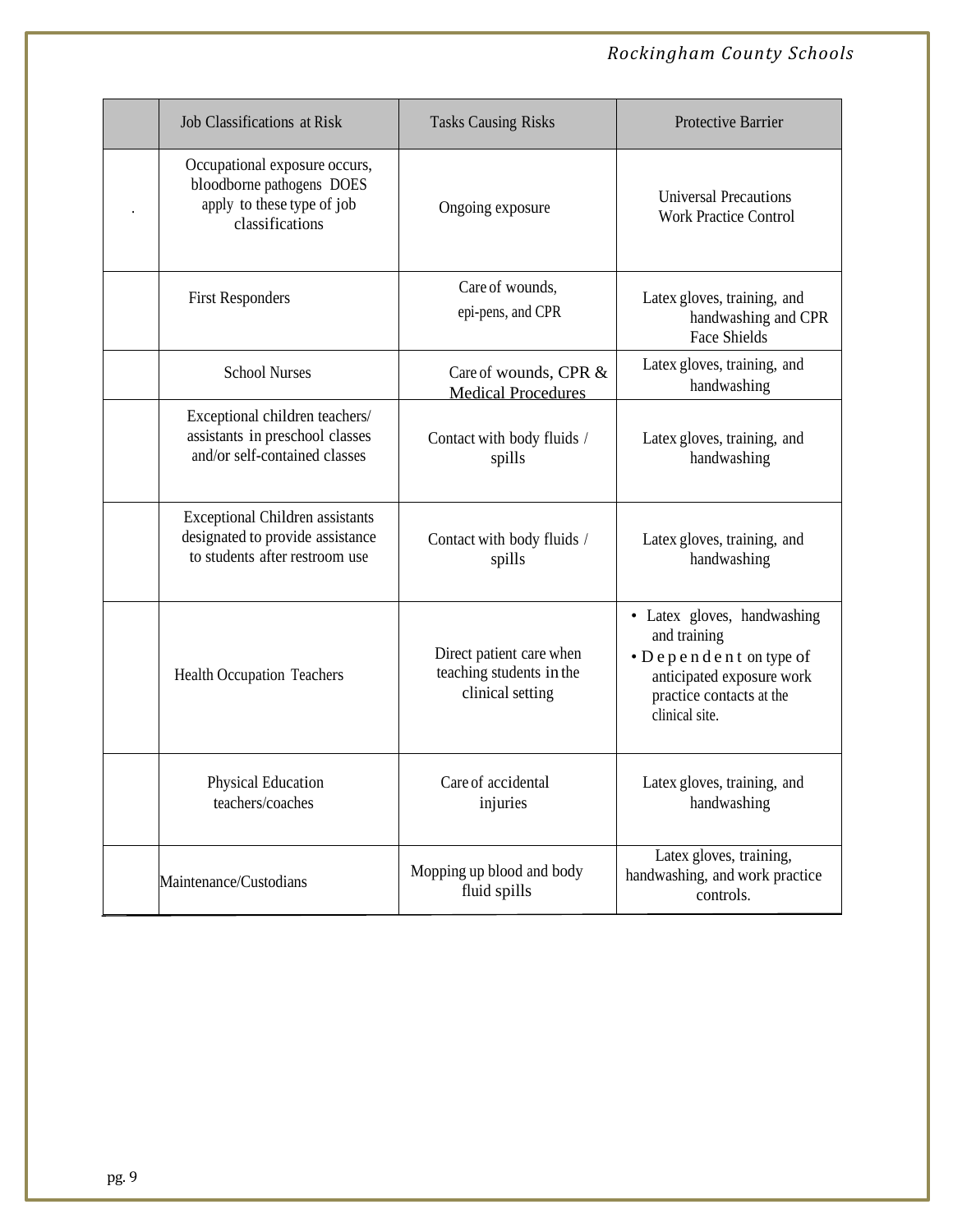## **EXPOSURE CONTROL PLAN FOR BLOODBORNE PATHOGENS PART IV**

#### **Subject:** Methods of Compliance

**Purpose:** The use of universal precautions and work practice controls will protect employees who have occupational exposure to blood or other potentially infectious materials.

#### **A. Safe Work Practices:**

Universal precautions, as outlined by the Centers for Disease Control, shall be observed to prevent contact with blood or other potentially infectious material. Under circumstancesin which differentiation between body fluid types is difficult or impossible, all body fluids shall be considered potentially infectious materials.

#### **1) Handwashing:**

- Hands must be thoroughly washed between all direct student contacts and after handling soiled or contaminated equipment.
- Hands or other skin surfaces must be washed immediately or as soon as feasible if contaminated with blood or other potentially infectious materials.
- Hands must be washed immediately after gloves (or other Personal Protective Equipment) is removed.
- Flush mucous membranes with water immediately or as soon as feasible following contact with blood or body fluids. When hand washing facilities are not feasible, employees will use antiseptic hand cleansers or towelettes. When antiseptic cleansers or towelettes are used; employees will wash their hands with soap and water as soon as feasible.

#### **2) Personal Protective Equipment (PPE):**

All personnel must routinely use PPE when there is a potential for exposure to blood or other potentially infectious materials. When there is occupational exposure, Personal Protective Equipment will be provided by the employer at no expense to the employee. Personal Protective Equipment in the appropriate size will be readily available in the work area. Special arrangements can be made for unique needs (e.g., glove liners, hypoallergenic gloves) of staff members through their principal or supervisor.

#### **B. Personal Protective Barriers:**

Employees who are part of the response team should have access to appropriate gloves, CPR mouth shields and other personal protective equipment as needed.

#### **1. Gloves must be worn when there is reasonable likelihood of hand contact with blood and/or potentially infectious material, mucous membranes, or non-intact skin and when handling contaminated items or surfaces.**

a. Gloves must be changed when they become contaminated, torn, or punctured, and hands must be washed after gloves are removed.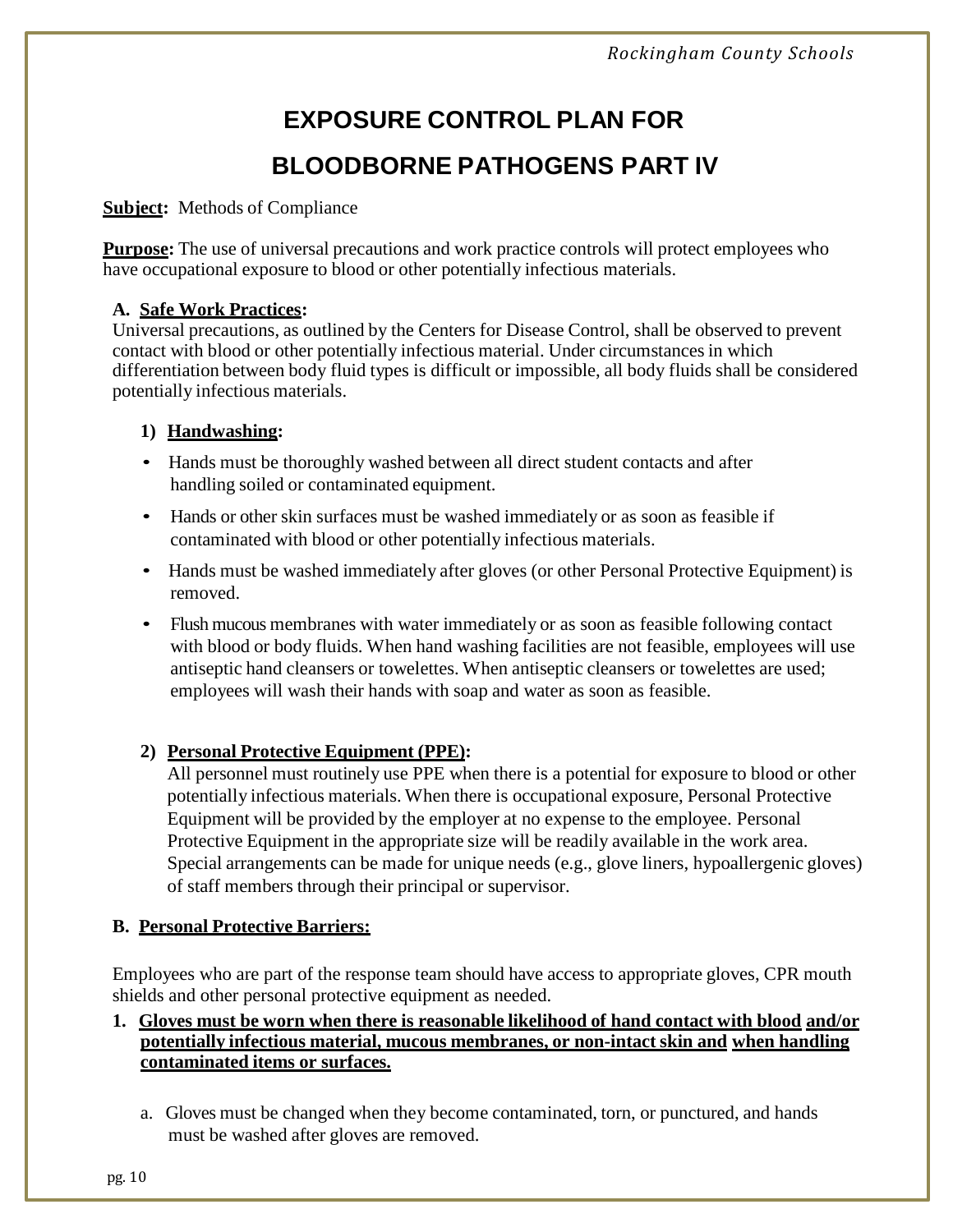- b. Gloves must be changed between students.
- c. Employees who have allergies to latex gloves will be provided with gloves that are hypoallergenic, glove liners or powderless gloves.
- d. Gloves are available in each classroom and all other areas where exposure to blood and/or body fluid may occur, such as the library, cafeteria and gym.
- e. Utility gloves may be disinfected for re-use, if integrity of the glove is not compromised.
- f. CPR mouth shields and extra gloves are available in each school's office.

#### **2. Requirements for Use of Protective Barriers:**

- a. It is required that all employees use the protective barriers and equipment unless there are rare and extraordinary circumstances in which the employee believes that the use of the barriers would prevent the delivery of emergency care or increase the risk to the worker or a co-worker. \*SUCH DECISIONS NOT TO USE PROTECTIVE BARRIERS IN THOSE RARE AND EXTRAORDINARY CIRCUMSTANCESWILL NOT BE APPLIED TO A CERTAIN WORK AREA OR A RECURRING TASK.
- b. All instances of appropriate barriers not being used will be documented and investigated by the principal or principal's designee to determine whether prevention of similar occurrences in the future is possible.
- c. Interference with proper performance of a procedure or improper fit is not acceptable reasons to disregard the use of protective barriers.
- d. Protective barriers will be provided in appropriate sizes and kept in accessible and convenient locations.

#### **3. Training of Employees in Proper Use of Protective Barriers:**

- a. All employees will be trained in the proper selection, indications, mandated use and disposal or reprocessing of personal protective equipment.
- b. If an employee's own personal clothing or employee-owned uniform becomes contaminated during the course of work, it will be laundered.
- c. Protective clothing must be removed prior to leaving the work area to prevent contamination beyond the work area.

#### **4. Disposal of Protective Barriers:**

a. Protective barriers that contain blood should be should placed in a regular trash bag. The trash bag should be tied shut and taken to the dumpster.

#### **5. Repair and Replacement:**

The employer shall repair and replace personal protective equipment as needed to maintain its effectiveness, at no cost to the employee. When personal protective equipment is removed, it shall be placed in an appropriately designated area or container for washing, decontamination or disposal.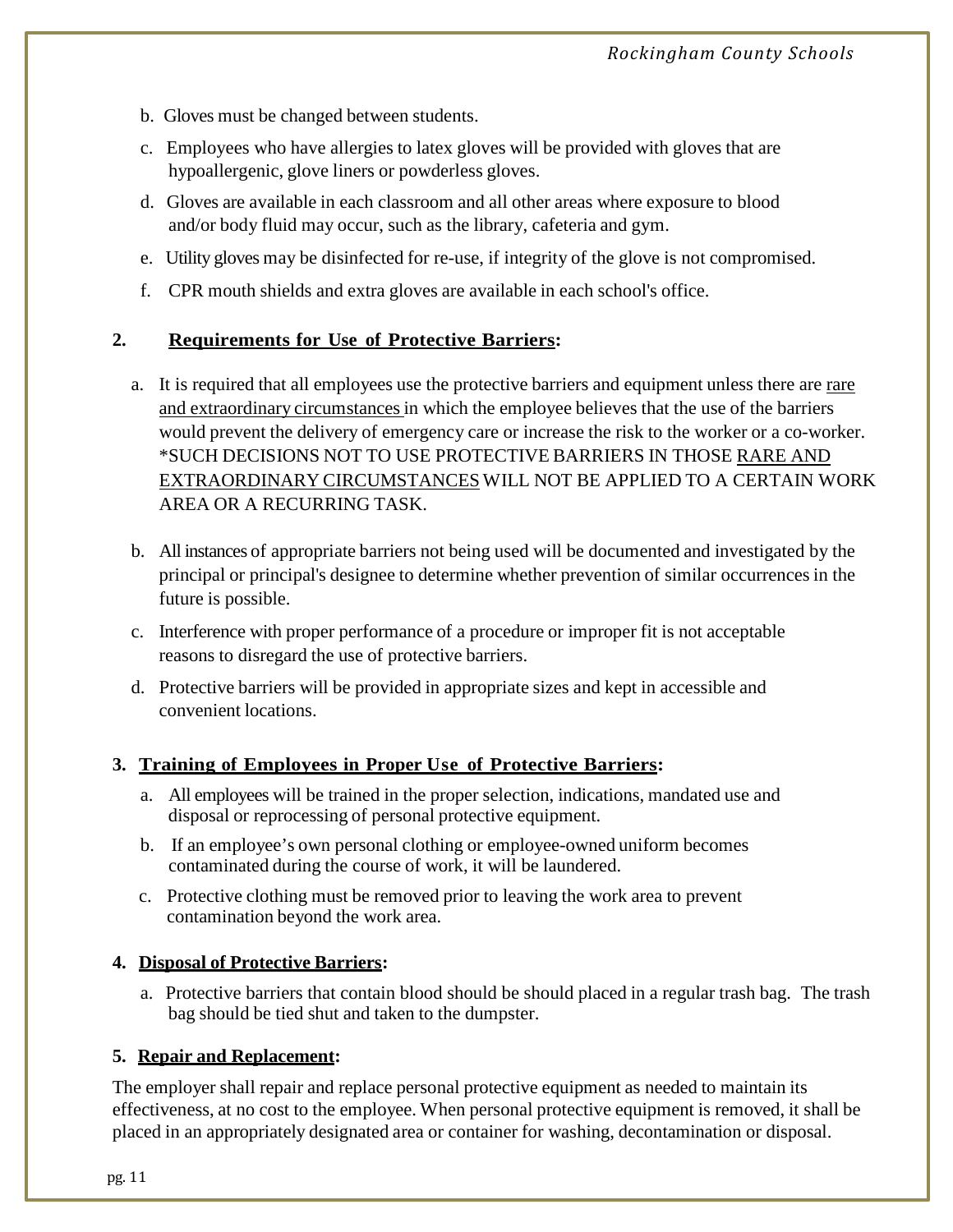#### **6. Clinical Areas and Laboratories:**

Eating, drinking, smoking, applying cosmetics or lip balm and handling contact lenses are prohibited in work areas where there is a potential for occupational exposure.

#### **7. Contaminated Needles and Other Contaminated Sharps:**

Contaminated needles and other contaminated sharps shall not be bent, recapped, sheared or broken, with the following exceptions:

- a. The employer can demonstrate that no alternative is feasible or that such action is required by a specific medical procedure; and/or:
- b. Such recapping or needle removal must be accomplished through the use of a mechanical device or a one-handed technique.

Immediately or as soon as possible after use, contaminated sharps shall be placed in appropriate containers for disposal. These containers shall be: (1) puncture resistant (2) labeled or colorcoded in accordance with this policy and (3) leak proof on the sides and bottom. Warning labels shall be affixed to containers of regulated waste and containers used to store, transport or ship blood or other potentially infectious materials. Labels shall include the following symbol:

#### **8. Environmental Services (Disinfection/Sterilization):**

All contaminated equipment, environmental and work surfaces must be cleaned and decontaminated after contact with blood or other potentially infectious materials. Reusable trash containers must be cleaned on a regular basis and, after contamination. Gloves must always be worn for cleaning spills of blood or other potentially infectious materials.

- a. A fresh mixture of bleach and water (10%) in a 10:1 ratio (one part bleach and nine parts water) is adequate to sterilize or disinfect items contaminated with blood or potentially infectious materials. Fresh solutions should be made up every 24 hours.
- b. Germicides and disinfectants that are registered with United States Environmental Protection Agency may be used for disinfection.
- c. Contaminated broken glass will be cleaned using a mechanical means (e.g., brush and pan, tongs) and discarded in a closable, puncture resistant container.

#### **9. Laundry:**

Contaminated laundry shall be handled as little as possible at the site of contamination.

It should not be sorted or rinsed before being placed in a bag or a container and it should be taken to a place where the laundry will be done. Example: Athletic wear

Contaminated laundry that is wet and presents a reasonable likelihood of soak through or leakage from the bag shall be placed and transported in bags which prevent soak-through.

Any employees handling contaminated laundry must wear gloves and other personal protective equipment. Contaminated laundry may not be taken home by employees to launder.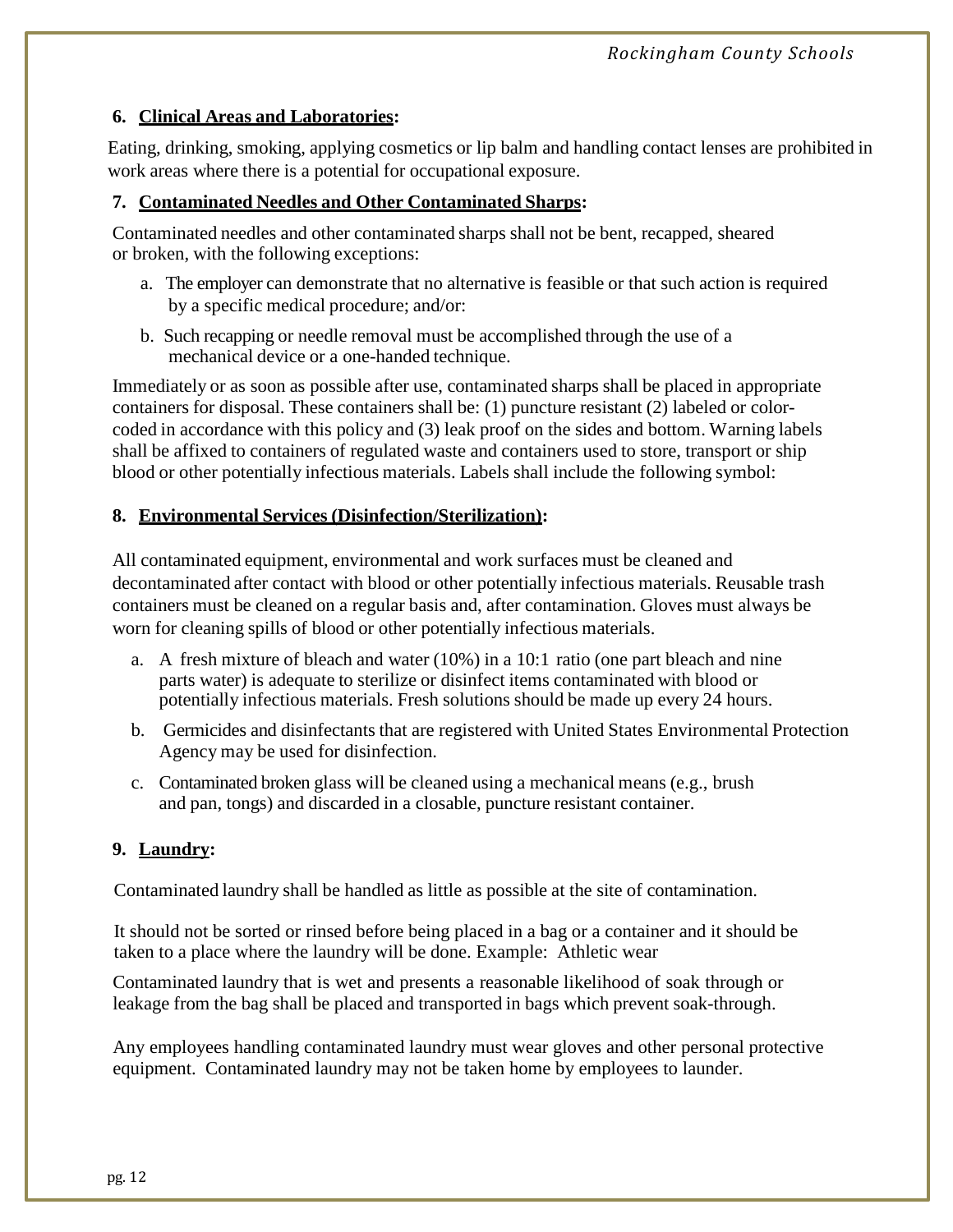#### **10. Other:**

- All procedures involving blood and other potentially infectious materials shall be performed in such a manner as to minimize splashing, spraying, spattering and generation of droplets of these substances.
- Equipment, such as sports equipment, which may become contaminated with blood or other potentially infectious materials shall be examined prior to servicing or shipping and shall be decontaminated.
- A readily observable label in accordance with this policy shall be attached to the equipment stating which portions remain contaminated.
- The employer shall ensure that this information is conveyed to all affected employees, the servicing representative, and/or the manufacturer, as appropriate prior to handling, servicing or shipping so that appropriate precautions will be taken.
- Standard disinfecting procedures for student-care equipment are adequate to disinfect instruments, devices or other items contaminated with blood or other potentially infectious materials.

#### **11. Compliance Monitoring:**

OSHA requires that employers comply with the required protective measures. To ensure that employees are complying with recommended practices, a list of responsibilities was formed. (See Responsibilities on Page 1)

- a. Compliances will also be monitored and evaluated in the following ways (by principal or principal designee):
	- Following up on problems identified through informal reports or complaints from staff
	- Safety Reports/Employee Event Reports <sup>+</sup> Minutes from Committees
	- Comments received during evaluations of education and training programs
	- Direct observation of individual employee performance during specific procedures
	- Safety inspections
	- Indirect observation
- b. Non-compliance with recommended practices will be documented by the principal and reported to the superintendent or designee.
- c. Follow-up from non-compliance will be done by identifying needs, assuring adequate and appropriate supplies or equipment and providing additional education and training.
- d. Follow-up for non-compliance will be done by identifying needs, assuring adequate and appropriate supplies or equipment and providing additional education and training,
- e. If monitoring reveals repeated failures to follow recommended practices after additional supplies, education and/or retraining and counseling have been provided, disciplinary action may be necessary.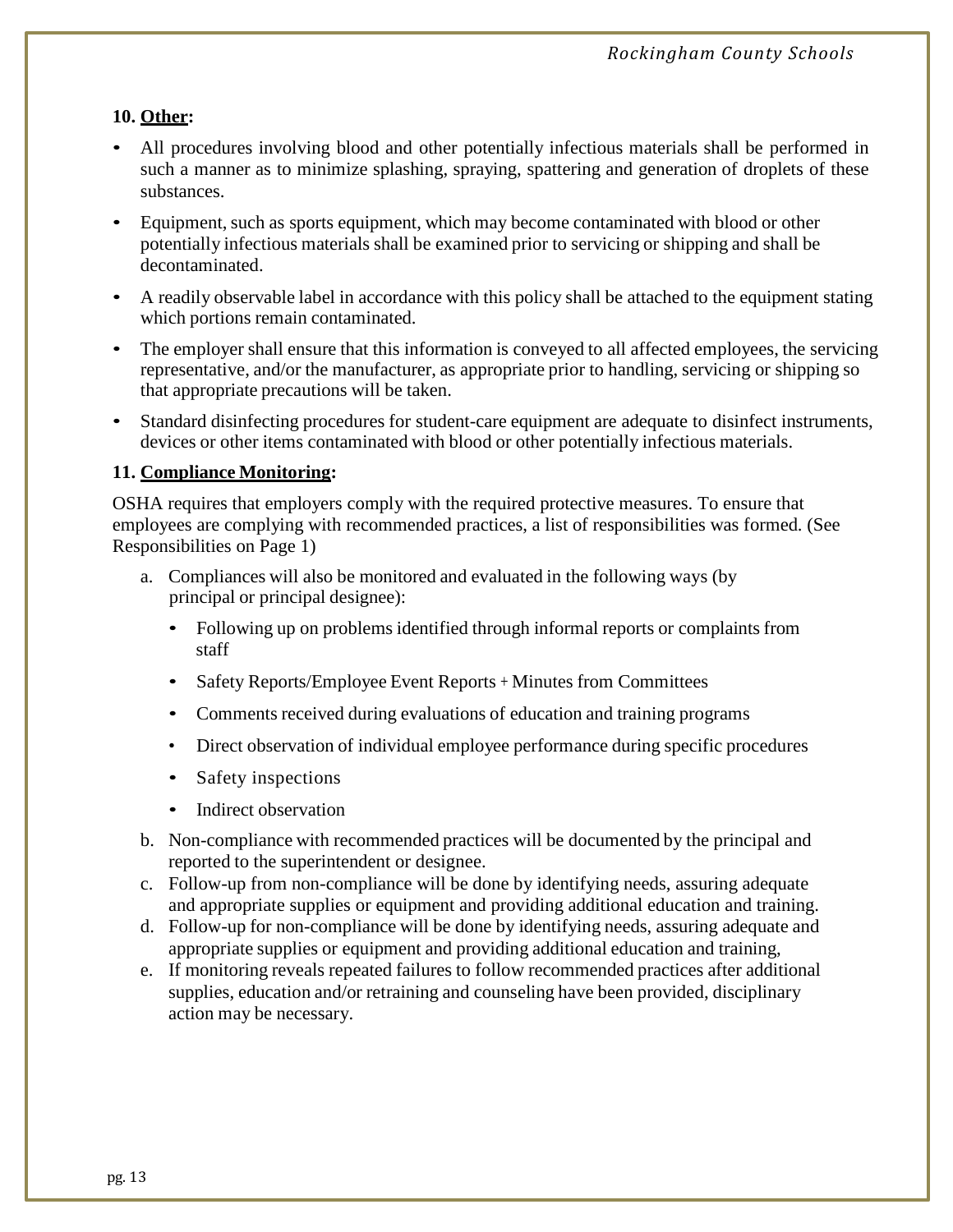## **EXPOSURE CONTROL PLAN FOR BLOODBORNE PATHOGENS PART V**

#### **Subject:** Post-Exposure Evaluation and Follow-up

All employees who have an exposure incident to blood or other potentially infectious material should immediately report to the school principal for evaluation. Following a report of an exposure incident, Rockingham County Schools will make immediately available to the exposed employee confidential medical evaluation and follow-up, including at least the following elements:

- 1. **Documentation** of the routes of exposure and the circumstances under which the exposure occurred under the completion of the employee accident report. Employee's options would include access to a hard copy of the Employee Accident Report or the employee can complete the form on line.
- 2. **Identification and documentation of the source individual,** unless the employer can establish that identification is infeasible or prohibited by state or local law. The supervisor will assure that the source individual's blood is tested as soon as feasible and after consent is obtained, in order to determine and document the HBV and HIV infectivity status. If consent is not obtained, the supervisor shall communicate that legal consent could be obtained. When the source individual is already known to be positive for HBV or HIV, the test should not be repeated. Results should be made available to the exposed employee but the employee should be made aware of confidentiality requirements. The exposed employee would be referred to the district's Employee Workers Compensation Administrator in order to receive instruction and referral to specified health care providers for medical evaluation and post exposure serological testing.
- 3. **Collection and testing of the exposed employee's blood** for HBV and HIV serological status will be done as soon as possible (prefer 2 hours after exposure but no later than 24 hours) and after consent is obtained. Referral will be made to the Workers Compensation Administrator local health department or to the employee's family physician who shall consult with the local health department for Centers for Disease Control recommendation in follow-up protocol.
- 4. **Post-exposure prophylaxis,** when medically indicated, will be made available as recommended by the U.S. Public Health Service; counseling and evaluation of reported illnesses will also be provided.
- 5. **Information will be provided to the healthcare professional** responsible for the employee's Hepatitis B vaccination as follows:
	- o a copy of the policy and guidelines,
	- o a description of the exposed employee's duties as they relate to the exposure incident, documentation of the routes of exposure and the circumstances under which exposures occurred,
	- o the source individual's vaccinations records
- 6. The written opinion for post-exposure evaluation and follow-up shall be limited to the following information 1) that the employee has been informed of the results of the evaluation, and 2) that the employee has been told about any medical conditions resulting from exposure to blood or other potentially infectious materials which require further evaluation or treatment. All other findings or diagnosis shall remain confidential and shall not be included in the written report.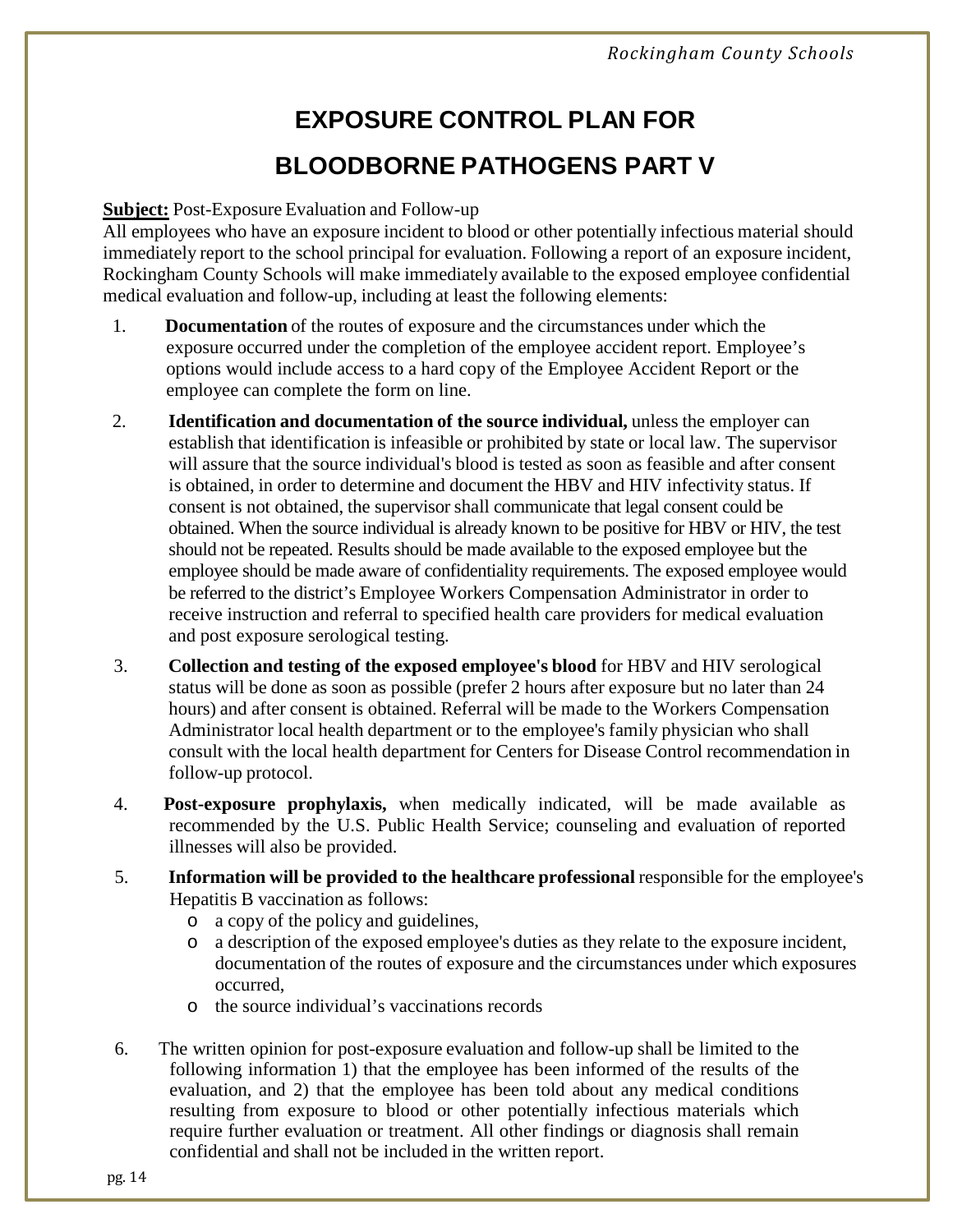## **EXPOSURE CONTROL PLAN FOR BLOODBORNE PATHOGENS PART VI**

#### **Subject:** Training -and Record Keeping

**Purpose:** The purpose of this document is to provide an outline for the training of all occupationally exposed employees to ensure that all elements of training are addressed in educational programs.

#### **Policy:**

#### **A. General**

It is recommended that all employees be offered training opportunities on the basic knowledge and prevention principles for HBV and HIV. **These employees must be informed:**

• Employees with occupational exposure are required to receive training that includes precautionary measures, epidemiology, modes of transmission, prevention of HBV and HIV, universal precautions and reporting procedures. **This training must be updated annually**. **New employees are required** to be trained within ten  $(10)$  days of employment, or within, ten  $(10)$  days from the time of the **initial assignment of a task with occupational exposure. Training shall be provided at no cost to the employee and during working hours. Annual training for all occupationally exposed employees shall be provided within one year of their previous training.**

#### **B. Training Program Content**

Training programsfor employees with occupational exposure will contain, but not be limited to the following:

- 1. A copy of the workplace policy and guidelines as well as a copy of the OSHA Standard. The content of both shall be explained during training.
- 2. An explanation of the epidemiology and symptoms of bloodborne diseases.
- 3. An explanation of the modes of transmission of bloodborne diseases.
- 4. An explanation of the employer's exposure control plan and the means by which the employee can obtain a copy of the written plan.
- 5. An explanation of the appropriate methods for recognizing tasks and other activities that may involve exposure to blood and other potentially infectious materials.
- 6. An explanation of the use and limitation of methods that will prevent or reduce exposure including appropriate engineering controls, work practices and personal.
- 7. Information on the types, proper use, location removal, handling decontamination and disposal of PPE.
- 8. An explanation of the basis for selection of PPE.
- 9. Information on the Hepatitis B vaccination, including information on its efficacy, safety, method of administration, the benefits of being vaccinated and that the vaccine and vacation will be offered free of charge.
- 10. Information on the appropriate actions to take and persons to contact in an emergency involving blood or other potentially infectious materials.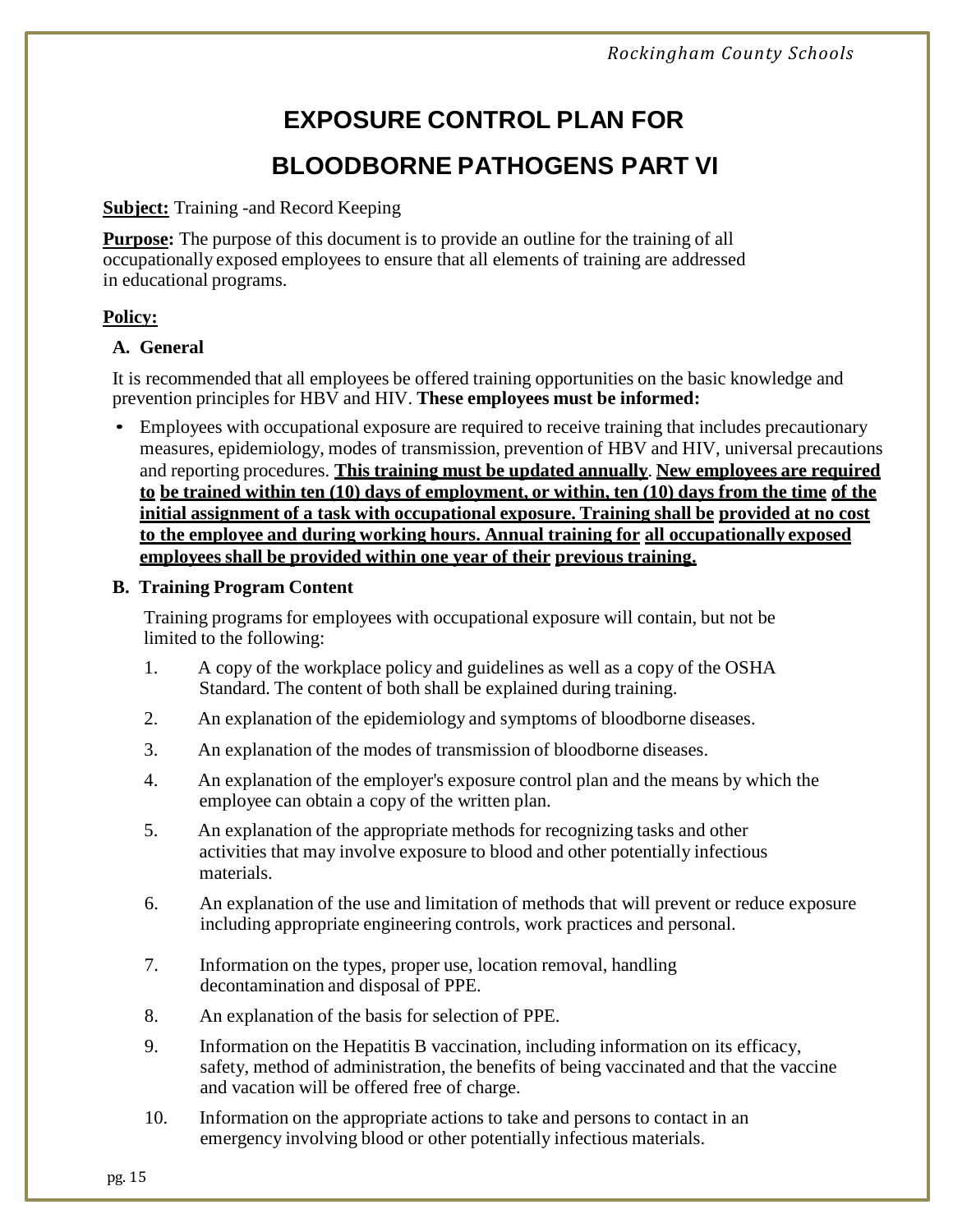- 11. An explanation of the procedure to follow if an exposure incident occurs, including the method of reporting the incident and the medical follow-up that will be made available.
- 12. Information of the post-exposure evaluation and follow-up that the employer is required to provide for the employee following an exposure incident.
- 13. An explanation of the signs and labels and/or color-coding required by OSHA in communication hazards.
- 14. An opportunity for interactive questions and answers with the person conducting the training session.

#### C. **Quality of Training:**

Training shall be conducted by individuals knowledgeable in the subject matter covered by the elements contained in the training program as it relates to the workplace that the training will address.

#### D. **Training Records:**

Training records must include the following elements:

- 1. The dates of the training sessions
- 2. The contents or a summary of the training sessions
- 3. The names and qualifications of the persons conducting the training
- 4. The names and job titles of all persons attending the training sessions
- 5. These records must be maintained for three (3) years from the date on which the training occurred

The employer shall ensure that all records required to be maintained shall be made available upon request to the Assistant Secretary (refers to the Assistant Secretary of Labor for Occupational Safety and Health or designated representative) and the Director (is the OSHA Director or designated representative) for examination and copying. Employee training records required shall be provided upon request for examination and copying to employees or to persons designated by the employee.

References:

- o The OSHA Bloodborne Pathogens Standard (29 CFR 1910.1030)
- o North Carolina Administrative Code, 15A NCAC 19.0200
- o Local Board Policy Code 7260 Occupational Exposure to Bloodborne Pathogens (Adopted August 28, 2000)
- o Local Board Policy Code 4201/7271 Injury and Loss Prevention (Adopted December 14, 2015)
- o Good Samaritan Law of North Carolina "Good Samaritan" acts such as assisting a coworker or student with a nosebleed would not be considered "reasonably anticipated occupational exposure."
- o In North Carolina these laws apply to anyone acting in an unpaid capacity rendering medical assistance. For instance, this would apply to a physician giving care at a free clinic, a bystander giving first aid care, a volunteer fire person, etc. "Any person who renders first aid or emergency assistance at the scene of a motor vehicle crash cannot be liable in civil action for their acts or omissions unless there was wanton conduct or intentional wrongdoing. [NC State Statute §20-166(d)] (NC DOT Website)
- o OSHA Rule "Occupational Exposure to Bloodborne Pathogens" Standards.